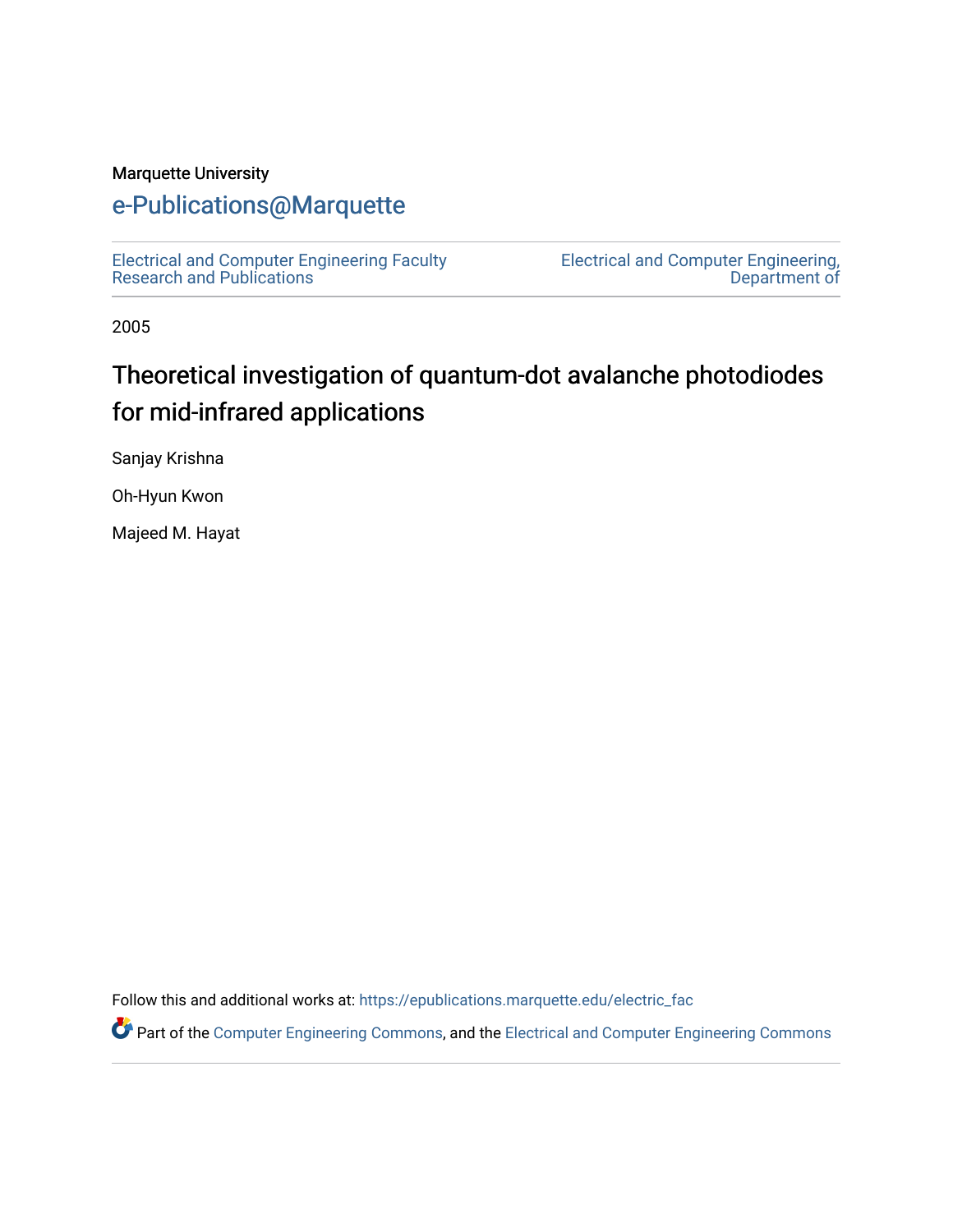**Marquette University**

## **e-Publications@Marquette**

## *Electrical and Computer Engineering Faculty Research and Publications/College of Engineering*

*This paper is NOT THE PUBLISHED VERSION;* **but the author's final, peer-reviewed manuscript.** The published version may be accessed by following the link in the citation below.

*IEEE Journal of Quantum Electronics*, Vol. 41, No. 12 (2005): 1468-1473. [DOI.](https://dx.doi.org/10.1109/JQE.2005.858791) This article is © Institute of Electrical and Electronic Engineers (IEEE) and permission has been granted for this version to appear in [e-Publications@Marquette.](http://epublications.marquette.edu/) Institute of Electrical and Electronic Engineers (IEEE) does not grant permission for this article to be further copied/distributed or hosted elsewhere without the express permission from Institute of Electrical and Electronic Engineers (IEEE).

# Theoretical investigation of quantum-dot avalanche photodiodes for mid-infrared applications

Sanjay Krishna Center for High Technology Materials and the Department of Electrical and Computer Engineering, University of New Mexico, Albuquerque, NM Oh-Hyun Kwon Air Force Research Laboratory, Wright Paterson Air Force Base, OH Majeed M. Hayat Department of Electrical and Computer Engineering, University of New Mexico, Albuquerque, NM

#### Abstract

A novel midinfrared sensor, called the quantum-dot avalanche photodiode (QDAP), is proposed which is expected to have improved signal-to-noise ratio (SNR) in the presence of Johnson noise over its quantum-dot (QD) counterpart. In the QDAP, an intersubband QD detector is coupled with a thin, low-noise GaAs avalanche layer through a tunnel barrier. The avalanche layer provides the necessary photocurrent gain required to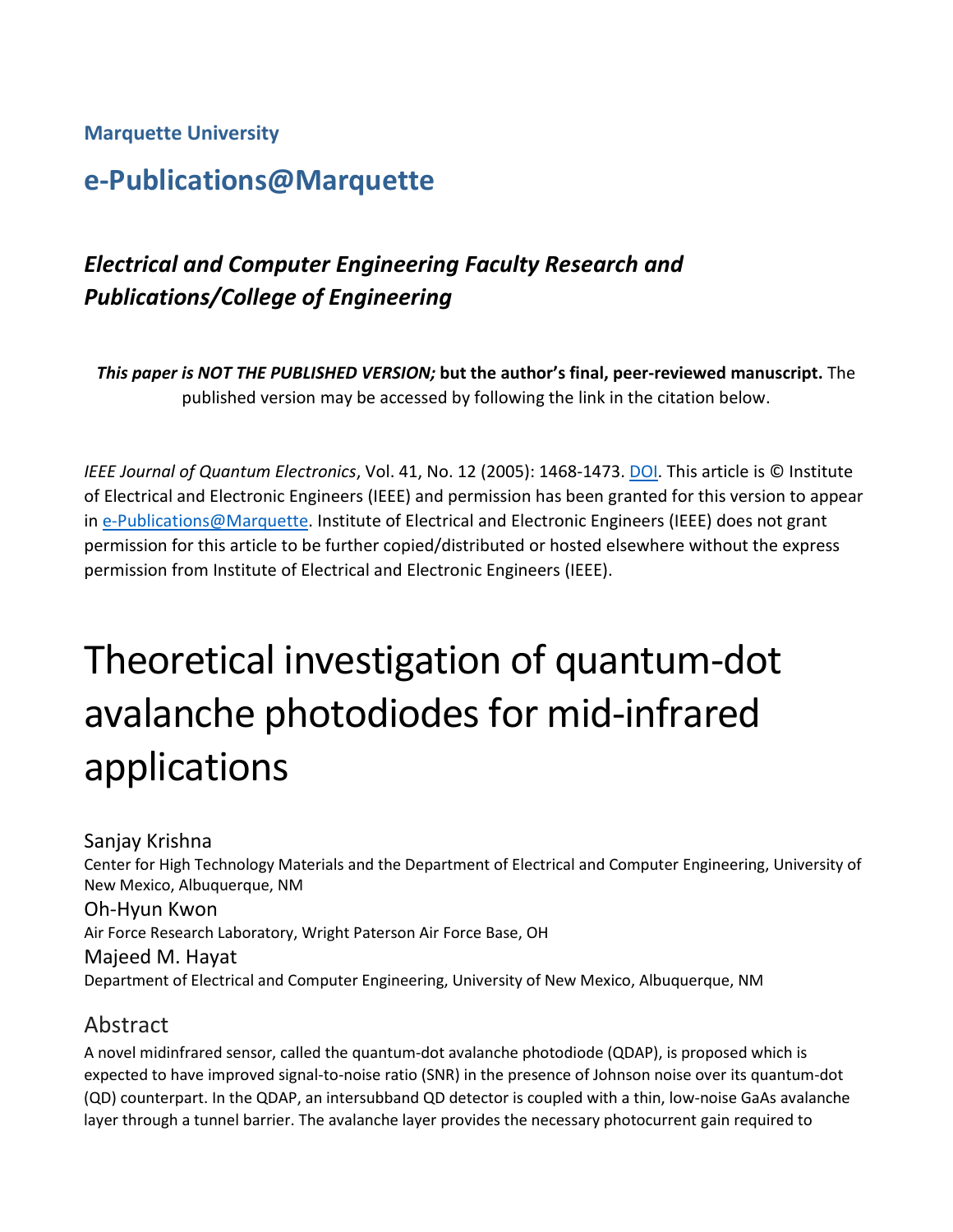overcome Johnson noise and nearly achieve the dark-current-limited SNR of the QD detector. In the proposed three-terminal device, the applied biases of the QD-detector and the avalanche-photodiode sections of the QDAP are controlled separately. This feature permits the control of the QDs responsivity and dark current independently of the operating avalanche gain, thereby allowing the optimization of the avalanche multiplication factor to maximize the photocurrent's SNR. Notably, a heterojunction potential-barrier layer can also be utilized to further improve the SNR. For example, when the standard deviation of the Johnson noise is four times greater than the dark current, calculations show that the SNR enhancement offered by an avalanche multiplication factor of 5 results in relaxing the cooling requirement from 20 to 80 K.

### SECTION I. Introduction

Mid-Infrared detectors are useful for a variety of applications ranging from laser aided ranging (LADAR), remote sensing of toxic chemical agents to chemical spectroscopy and vegetation and geological monitoring [1]. The important wavelength regime for operation of terrestrial sensors is in the two transmission windows of the atmosphere in midwave infrared (MWIR, 3–8 *μ*m) regime and the long-wave infrared (LWIR, 8–14 *μ*m) regime. Space-based sensors, such as those mounted on satellites and used for thermal imaging, usually operate in the very long wave infrared (VLWIR, >14 *μ*m) regime. However, one of the biggest problems plaguing quantum-dot (QD) detectors is their low quantum efficiency, which leads to a lower detectivity, responsivity and limits their operating temperature to about 70–80 K. If the operating temperature of QD detectors can be increased to 150- 200 K, fairly inexpensive Peltier coolers can be used. Presently, there are no photonic detectors that can operate in this temperature range [1]. A 100-K increase in the operating temperature would lead to a dramatic decrease in the cost and complexity of infrared imaging systems and would represent a major technological breakthrough. Moreover, as the operating wavelength is increased, the performance of a sensor deteriorates and, hence, the operating temperature must be decreased [1]. It is to be noted that the only photonic detectors that operate in the VLWIR regime do require cooling to 4.2 K. This cooling requirement places an enormous constraint on an infrared sensors and imaging systems, thereby leading to an increase in complexity and cost.

In this paper, we propose a novel midinfrared sensor, named the quantum-dot avalanche photodiode (QDAP), in which an intersubband QD detector is coupled with an avalanche layer through a tunnel barrier. The tunnel barrier reduces the dark current while the avalanche section supplies the photocurrent with internal gain. This gain tends to combat Johnson noise, which would otherwise plague the signal-to-noise ratio (SNR) of ultraweak signals. Additionally, prior studies in our group have revealed that while the use of a heterojunction potentialbarrier layer simultaneously lowers the dark current and the photocurrent of the QD detector; the barrier has a larger impact on the dark current [2]. Thus, the dark-current-limited SNR, which is measured by the specific detectivity (*D*∗), is larger in the presence of the heterojunction potential-barrier layer. However, due to the reduced photocurrent, the SNR does not achieve its dark-current limit in the presence of Johnson noise. In the QDAP, the avalanche layer provides the necessary photocurrent gain required to amplify the photocurrent and elevate its SNR to the dark-current limit with a slight penalty, due to the excess noise brought about by avalanche multiplication.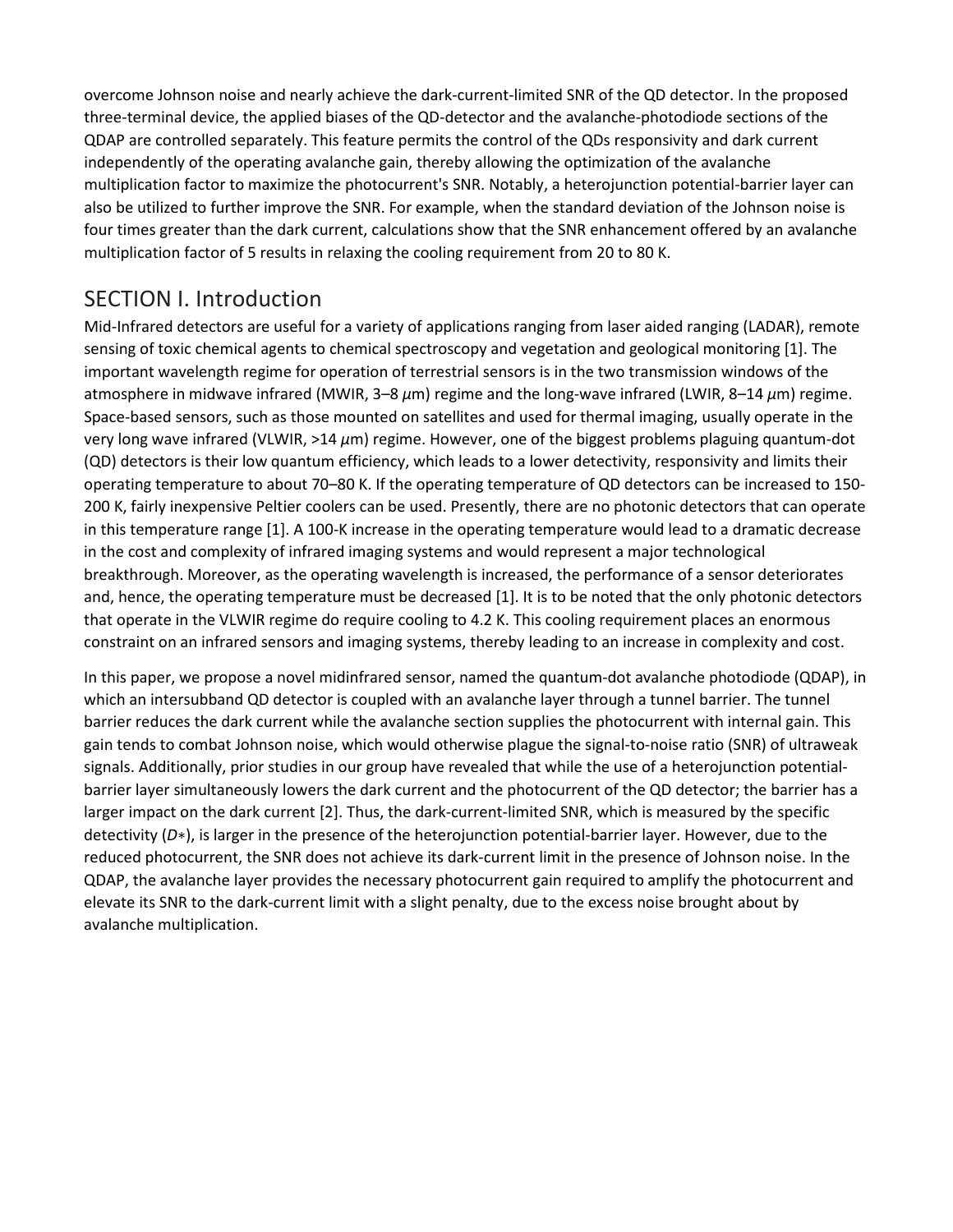

**Fig. 1.** (a) Schematic of the proposed QDAP. (b) Energy-band sketch illustrating its principle of operation. The photogenerated carriers in the n-i-n section tunnel through the thin p-doped layer and are multiplied in the high-field i-layer of the avalanche photodiode section.

In the proposed three-terminal device, the applied biases of the QD and the avalanche layer are controlled separately. This feature permits the control of the QDs responsivity and dark current independently of the operating avalanche gain, thereby allowing the optimization of the multiplication factor to maximize the photocurrent's SNR. Moreover, if a heterojunction potential-barrier layer is employed just before the avalanchephotodiode section, the thickness of the avalanche layer may also be optimized to minimize the excess noise factor. [3]

The higher SNR offered by the QDAP could be either used to obtain a higher sensitivity at the same temperature or to achieve a comparable performance at higher operating temperatures. The mode of operation would be dictated by the specific application. Additionally, the QDAP can be operated in a Geiger mode and used as a single-photon counter. In this direction, the fast response time of the QD detector could be utilized for gatedmode operation with a short on-cycle. This would reduce the number of dark carriers generated during the oncycle, which would potentially reduce the false-count rate thus enabling the detection of ultra weak signals. Presently there are no single photon sensors that operate beyond 2 *μ*m. Additionally, by using a novel quantumdots-in-a-well (DWELL) design, we have recently reported a three-color detector operating in the MWIR, LWIR, and VLWIR regimes [4]. These designs, too, could be incorporated into the QDAP detector to realize multicolor detectors with high sensitivity.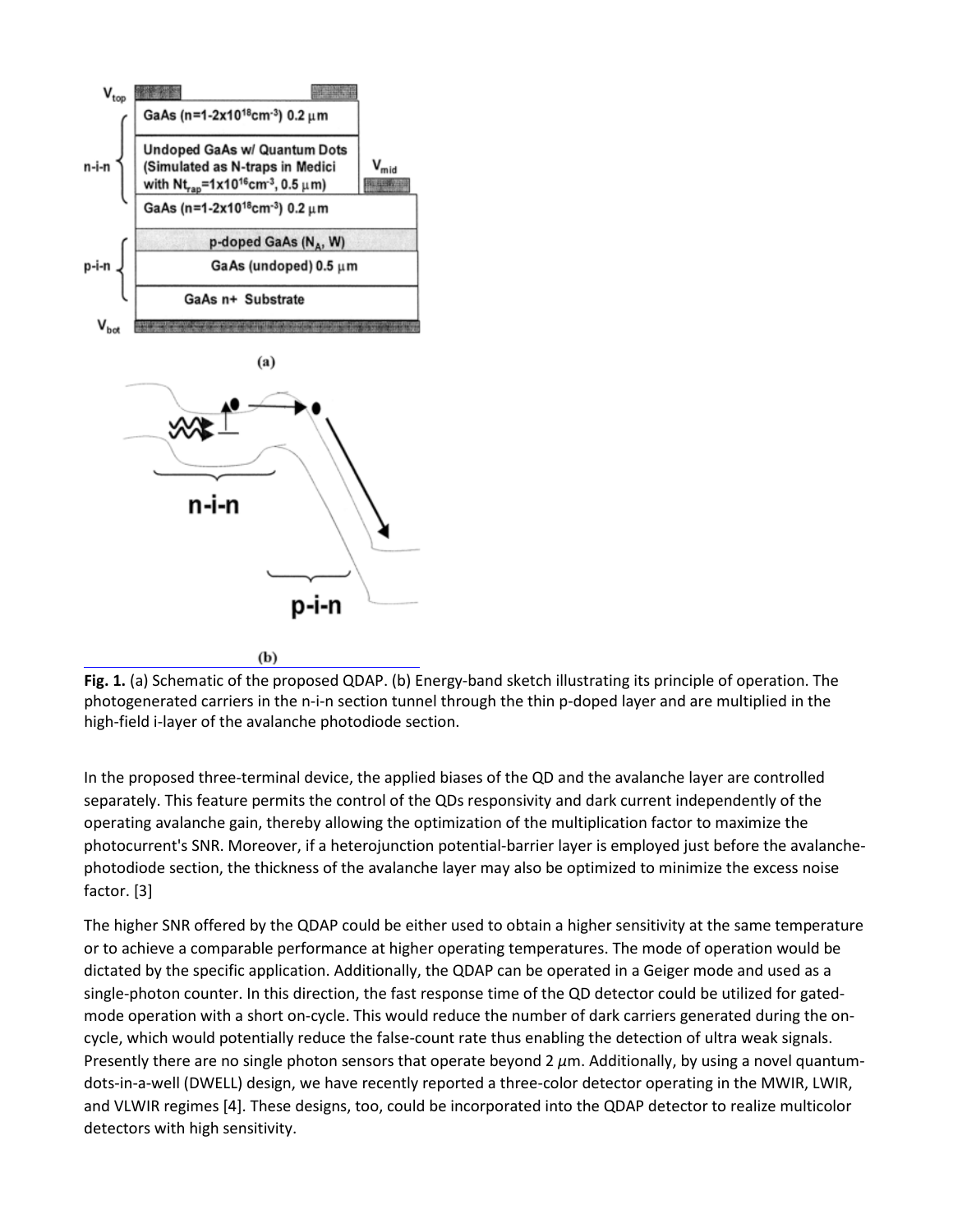#### SECTION II. Device Structure and Principle of Operation



**Fig. 2.** Calculated bandstructure and electronic quasi-Fermi levels of the QDAP for *V*top=−1 V, *V*mid=0 V, and *V*bot=5 V for *p*=5×1018 cm−3. The quantum dots are simulated as N-level traps 300 meV below the conductionband edge in accordance with the activation energy of the quantum dots.

In the proposed QDAP device, an n-i-n intersubband DWELL detector is grown on top of a p-i-n avalanche photodiode (APD) structure in a single-step epitaxy. The schematic of the proposed device (with the three contact regions) is shown in Fig. 1(a). During the device operation, the n-i-n and the p-i-n regions of the device are both reverse biased (i.e., *V*top<*V*mid<*V*bot). The photogenerated electrons are created in the n-i-n structure and are swept by the applied field toward the p-i-n region. The thickness of the p-region is made fairly thin to allow the photoexcited electrons to tunnel into the intrinsic region of the reverse biased diode. Since the p-i-n structure is biased in the punch-through, subbreakdown regime, there is a finite gain due to the avalanche multiplication process, which leads to an increase in the photocurrent. It is to be noted that the excess noise produced in the APD would be significantly lower than that produced in a conventional APD since there is a selective injection of electrons only and there are no primary holes involved in the avalanche process. (This is similar to the low-noise separate-absorption-multiplication (SAM) heterostructure APDs, which are specifically designed to achieve this property.) [5]

A sketch of the bandstructure of the QDAP is shown in Fig. 1(b). The crucial design parameters are: 1) the doping and thickness of the p-layer and 2) the intrinsic-layer thickness in the p-i-n layer. The latter controls the extent of the avalanche gain, excess noise factor, and breakdown characteristics of the APD. Modifications of the structure, such as inclusion of heterojunction potential-barrier layer (to be discussed in a later section), are expected to further lead to improved device performance.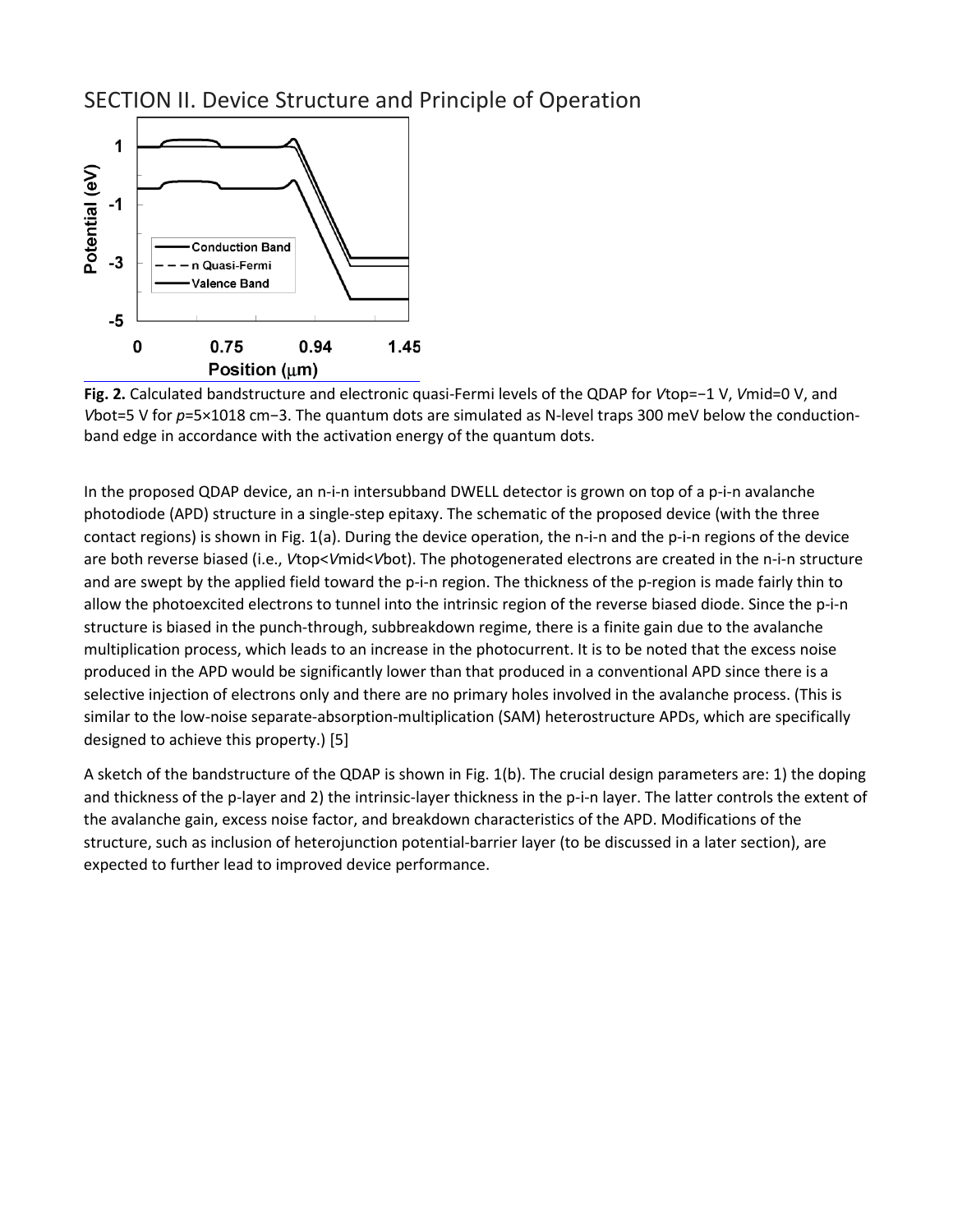

**Fig. 3.** (a) Variation of the barrier height as a function of the doping in the tunnel barrier. (b) Effect thickness of the barrier layer on the current–voltage characteristic of the QDAP for *p*=1.0×1018 cm−3.

A careful analysis of the QDAP was undertaken using a commercially available simulation software (MEDICI). The quantum dots were simulated by N-traps with activation energy of 300 meV, in accordance with the position of ground state of the QD. In particular, the bandstructure and transport properties of the device were investigated for different doping levels and thickness of the p-type layer. Fig. 2 shows the calculated bandstructure of the QDAP along with the electronic quasi-Fermi levels for *V*top=−1 V, *V*mid=0 V, and *V*bot=5 Vfor *p*=5×1018 cm−3. Note that the calculated bandstructure is in very good agreement with the proposed schematic shown in Fig. 1(b). Fig. 3(a) shows the barrier height, measured from the conduction band edge of GaAs, as a function of the doping of the p-type region. As the doping in the p-type region is increased the peak of the barrier moves from the intrinsic region of the p-i-n section to the p-type region, since the voltage drop across a highly doped layer becomes very small. For a p-type doping in the range 5 ×1018 -10 ×1018 cm−3, the potential barrier is approximately 400 meV.

The transport properties of the structure were studied by simulating the *I*–*V* characteristics of the device. Fig. 3(b) shows the current collected at the bottom contact (which is indicative of the tunneling probability through the p-type barrier) as a function of the voltage, parameterized by the thickness of the p-type layer, doped at 10 18 cm−3. As expected, the tunneling probability increases with a decrease in the thickness of the barrier layer. The simulated *I*–*V* characteristics of the QDAP suggest that, depending on the thickness and barrier-height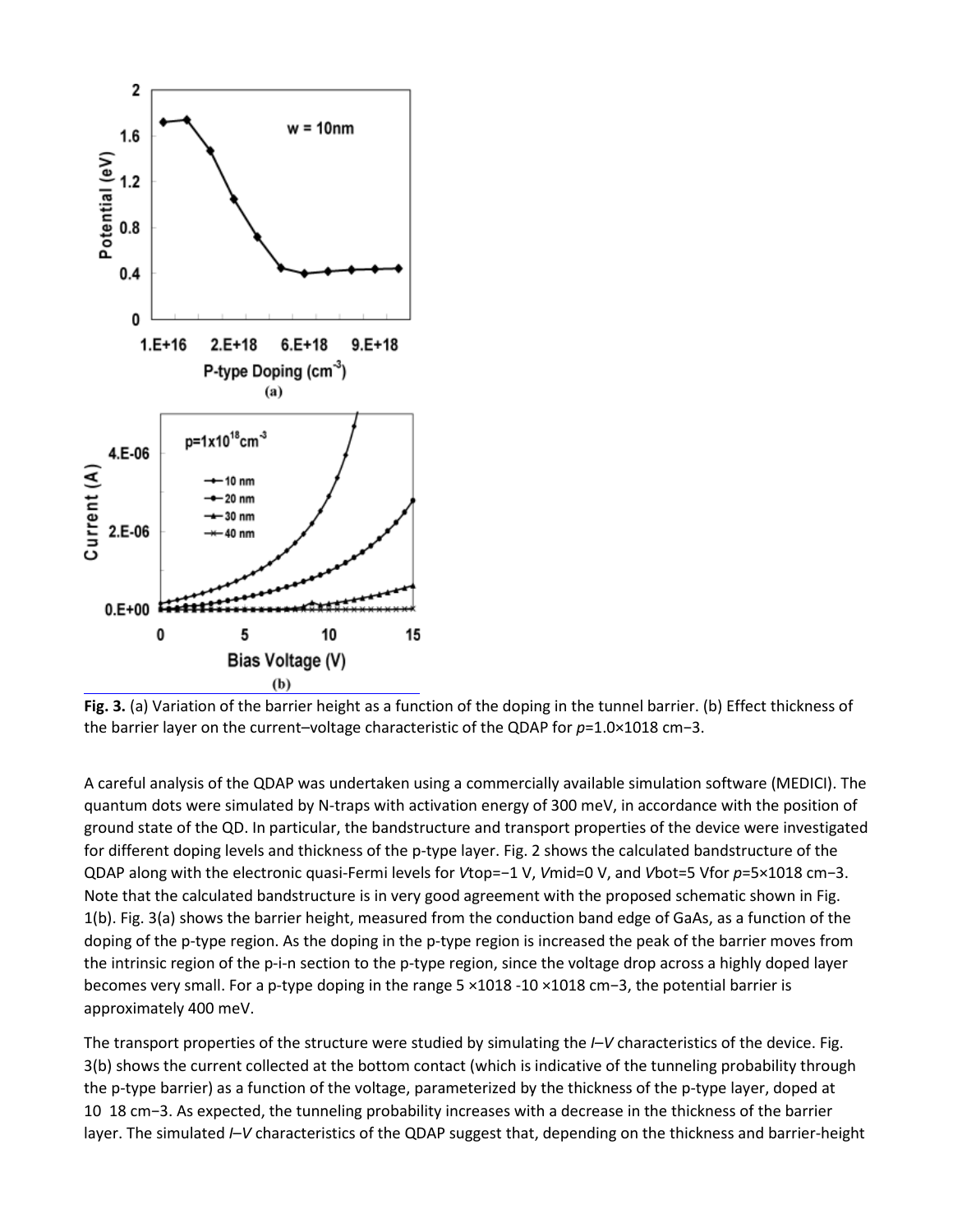of the p-type layer as well as the applied electric field, it is possible to have a significant fraction of carriers reach the high field multiplication region. A more important question is what fraction of photocurrent carriers (before thermalization) tunnel through and reach the high-field multiplication region. We are currently fabricating QDAP devices to experimentally determine this number. For the proposed structure, we believe that the optimal thickness of the p-type layer should be between 30–40 nm with a p-type doping of ∼0.5×1019−1019 cm−3. From Fig. 3, we observe that there is a good level of tolerance to the specified doping and thickness value, making the design fairly robust to fluctuations during growth.

Finally, one factor that may limit the carrier transport of the QDAP is the trapping of holes (resulting from the ionization process in the multiplication region) in the potential minimum near the junction. However, our understanding is that the holes that are trapped in the potential minimum may recombine with some of the electrons that are injected from the QDIP portion of the device.

#### A. SNR Improvement due to Use of Heterojunction Potential-Barrier Layer

The performance of the device can be further improved by replacing the p-type GaAs barrier with a p-type AlGaAs [2]. This has two advantages. Firstly, the height of the barrier can be controlled by varying the composition of the AlGaAs layer while keeping the doping fixed. Secondly, the AlGaAs barrier can serve to improve both the excess-noise and breakdown characteristics of the APD due to the so-called initial-energy effect [6]. In particular, the presence of a sharp electric-field gradient in the AlGaAs layer, near the GaAs interface, serves to energize the transported electrons prior to their injection in the GaAs intrinsic layer. Due to the high ionization-energy threshold of AlGaAs, the electrons do not ionize in the AlGaAs layer; however, they tunnel into the GaAs layer with a substantial energy. Consequently, these electrons may ionize in the GaAs layer after traveling a reduced dead space in GaAs as result of the energy already acquired by the electron while traveling the high-field gradient in the AlGaAs layer. Indeed, it has been argued recently that when the primary electrons that initiate the avalanche multiplication in the GaAs layer enter the layer "hot," the excess noise factor is reduced and the breakdown-probability characteristics are enhanced [3], [7]. For example, for 0.6 Al composition, a reduction of 36% in the excess noise factor was observed as a result of the initial-energy effect [6] (an excess noise factor below 3 for a gain of 10).

In what follows we quantify the SNR improvement in QD detectors reported by Rotella et al. [2] as a result of the insertion of an AlGaAs potential-barrier layer. First, suppose that the insertion of the barrier layer results in a reduction in the dark current by a factor 1/*r* where *r*=*ido*/*id*, *id* is the dark current for a device with a heterojunction-barrier layer, and *ido* is the dark current for a device without the heterojunctionbarrier layer (i.e., with a GaAs homojunction barrier) under identical operating conditions. Similarly, the reduction in the photocurrent reduction *ρ* as a result of the insertion of the heterojunction barrier layer is defined as *ρ*=*ip*/*ipo*, where *ip* is the photocurrent with the heterojunction potential-barrier layer and *ipo* is the photocurrent without this layer. Clearly, the quantities *r* and *ρ* are bias-voltage dependent. The dark-current-limited SNR without the heterojunction-barrier layer is  $\text{SNR}_0 = i_{po}^2/2q(i_{po}+i_{do})\Delta f$ , where  $\Delta f$  is the electrical bandwidth and  $q$  is the electron charge, while the SNR with the heterojunction potential-barrier layer is  ${\rm SNR}=i_p^2/2q(i_{po}+i_d)\Delta f$ . If we now assume that  $i_{po} \ll i_{do}$  and  $i_p \ll i_d$ , as in the case of ultra-weak signal detection, we conclude that

$$
\frac{\text{SNR}}{\text{SNR}_0} = \rho^2 r.
$$

(1)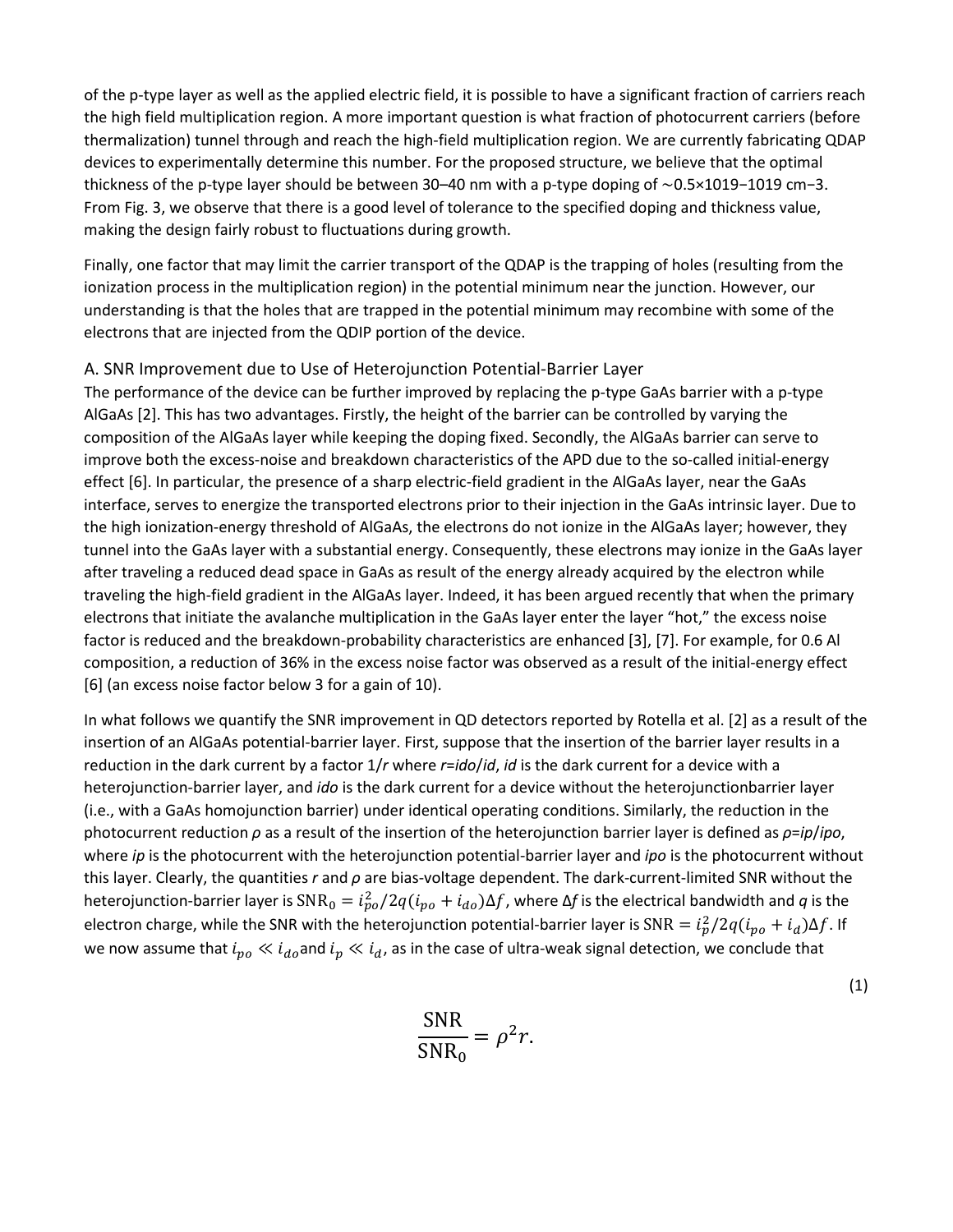

**Fig. 4.** SNR improvement offered by the insertion of a heterojunction potential-barrier layer as a function of applied bias. Data is obtained from Rotella et al. [2].

Rotella et al. [2] fabricated InAs–InGaAs DWELL detectors with and without the AlGaAs heterojunction potentialbarrier (or current-blocking) layer. The photocurrent reduction *ρ* is obtained from the ratio of responsivity curves (with and without the heterojunction potential-barrier layer) as a function of applied bias at 78 K. The dark current reduction, 1/*r*, is obtained from the ratio of dark current curves, both with and without the potential-barrier layer, reported in Rotella et al., [2] as a function of applied bias at 80 K. (We have neglected the effect of the 2 K temperature difference.) Fig. 4 shows the measured SNR improvement, SNR/SNR0, as a function of applied bias. This shows an SNR enhancement in all cases of reverse biasing. For example, when the bias is *V*top−*V*mid=−1 V, the SNR enhancement is approximately 30%. It is also seen that none of the forward biases render an SNR improvement. However, these forward biases (of the QDIP section) are irrelevant to the QDAP since reverse biasing the QDIP section is required to induce electron injection into the avalanche layer.

### SECTION III. Signal-to-Noise Ratio Improvement due Avalanche Gain

In this section we calculate the SNR of the QDAP in the presence of Johnson noise and show the improvement offered by the avalanche gain, which limits the degrading effect of Johnson noise. In addition, as described in Section II.A, the dark-current-limited SNR can be improved in a QD detector with the insertion of a potentialbarrier layer. However, when the Johnson noise is not negligible, the presence of the barrier, despite its beneficial effect in the dark-current-noise limit, may result in a lower SNR, simply due to the combined effect of Johnson noise and the reduction in the responsivity. In order to maintain the SNR improvement offered by the heterojunction potential-barrier layer, the role of the Johnson noise must be suppressed through the avalanche gain.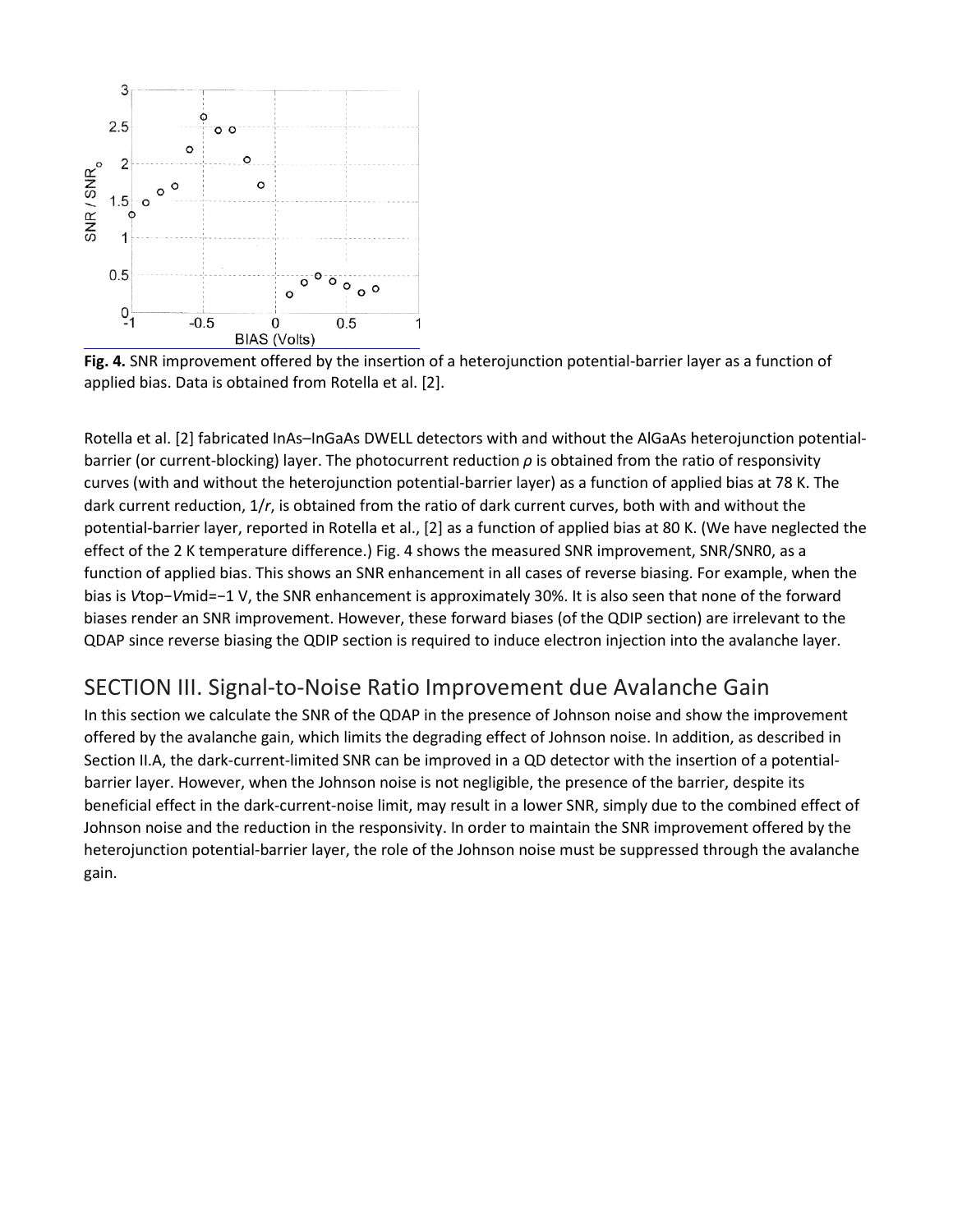

**Fig. 5.** Calculated excess noise factor *F* as a function of the avalanche mean gain *M* for a 200-nm GaAs avalanche multiplication layer. The curve was generated according to the dead-space multiplication theory [8].

The expression for the QDAP's SNR is similar to that for a photodiode and it is given by

(2)

$$
SNR = \frac{I_p^2}{\sigma_S^2 + \sigma_T^2}
$$

where

$$
I_p^2 = (MRP_{in})^2
$$
  
\n
$$
\sigma_S^2 = 2qM^2F(RP_{in} + I_d)\Delta f
$$
  
\n
$$
\sigma_T^2 = 4(\frac{k_B T}{R_L})F_n\Delta f.
$$

In the above expression, *Ip* is the mean photocurrent, *M* and *F* are, respectively, the mean multiplication and the excess noise factor of the avalanching layer, *R* is the QDs responsivity, *P*in is the input optical power, *RL* is the load resistance, *kB* is Boltzman's constant, and *Fn* is the noise figure of the pre-amplifier. In our calculations, we assumed the following values for the above parameters: *RL*=1 kΩ, *T*=78 K, Δ*f*=10 Hz, and *Fn*=2. The dark-current data are obtained from Rotella et al. [2], according to the InAs–InGaAs DWELL detectors with and without the AlGaAs heterojunction potential-barrier layer. The dark current of a device with the current blocking layer (device 1198 in Rotella et al. [2]) at the bias of *V*top−*V*mid=−1 V and at the temperature of 80 K is 1.81 *μ*A, and its value without the current-blocking layer (device 1199 in Rotella et al. [2]) under the same conditions is 23.0 *μ*A. The responsivities (when the reverse bias is *V*top−*V*mid=−1 V) are 0.09 W/A and 0.14 A/W for device 1198 and 1199, respectively.

As for the avalanche multiplication factor *M* and the excess noise factor *F* we used the values generated by the dead-space-multiplication-theory (DSMT) [8] model applied to a 200-nm GaAs multiplication layer. The computed excess noise factor, as a function of the mean gain, is shown in Fig. 5.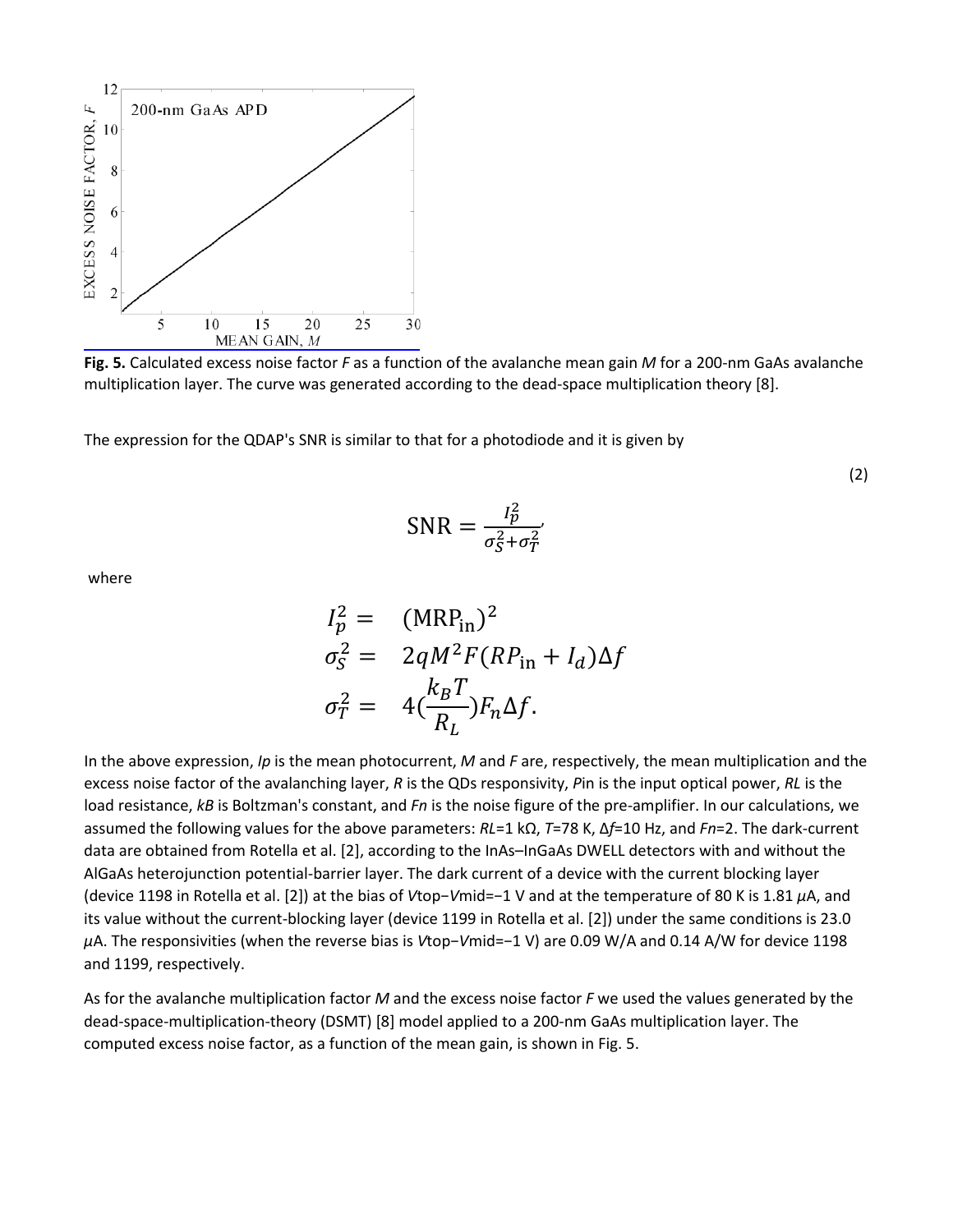

**Fig. 6.** Calculated signal-to-noise ratio (SNR) at *T*=80 K, as a function of the avalanche mean gain, *M*, for QDAPs with (solid) and without (dashed) the heterojunction potential-barrier layer. In both cases, the QD sections are biased at *V*top−*V*mid=−1 V; the bias on the avalanche photodiode section of the QDAP is *V*mid−*V*bot=−9.2 V for the device with the heterojunction potential-barrier layer and *V*mid−*V*bot=−7.9 V for the device without the barrier layer. The straight lines represent the dark-current-limited SNR (*M*=1 and *σ*2*T*=0) at *T*=80 K for the case with (solid) and without (dashed) the heterojunction potential-barrier layer. The circle (o) and cross (+) symbols represent the SNR at *T*=20 K for unity-gain QDAPs with and without the heterojunction potential-barrier layer, respectively. Note that the peak SNR for the QDAP with the heterojunction potential-barrier layer at *T*=80 K (peak of the solid curve) exceeds the SNR value at *T*=20 K with unity avalanche gain (the "+" symbol). Thus, the optimal utilization of the avalanche gain results in a 60-K cooling advantage in the example considered.

Fig. 6 shows the calculated SNR as a function of the APDs mean gain *M* for an operating temperature of 80 K. The value of the incident power *P*in was set to 100 pW (corresponding to an irradiance from a 300-K scene in the 8–12-*μ*m band under F2 illumination on a 20×20 *μ*m pixel). This would, for example, yield a 9-pA photocurrent in the QDIP section of the QDAP with the heterojunction potential-barrier layer. Consider first the device with the heterojunction potential-barrier layer. The reverse bias applied to the QD section is again *V*top−*V*mid=−1 V, which is one of the operating biases used by Rotella et al. [2] As expected, Johnson noise causes severe degradation in the SNR in the absence of multiplication gain (i.e., at *M*=1), as seen by comparing the initial point of the solid curve, at which SNR=0.85, to its corresponding dark-current-limited level for which SNR≈14, shown by the horizontal solid line. Recall that the dark-current-limited SNR assumes no Johnson noise and no excess noise; it corresponds to the special case when *M*=1 and *σ*2*T*=0 in [\(2\)](https://ieeexplore.ieee.org/document/1546270#deqn2) and it represents the best performance possible in the absence of Johnson noise. As the avalanche gain increases, so does the SNR, peaking at an optimal value for the gain and decreasing beyond it due to the dominance of the excess noise associated with avalanche multiplication. In the case of the QDAP with the heterojunction potential-barrier layer, the peak SNR, which occurs at an avalanche gain of 4.4, is approximately 32% of the dark-current-limited SNR for the operating temperature of 80 K. This amounts to an improvement in the SNR by a factor of five, compared to the case when no gain is introduced. The SNR-optimizing gain of 4.4 corresponds to an electric field of approximately 460 kV/cm in the 200-nm GaAs avalanche layer, thereby requiring the application of reverse bias of *V*mid−*V*bot=−9.2 V. We emphasize that in the proposed three-terminal QDAP structure, the bias across the QD and APD sections can be controlled independently.

A similar behavior is seen for the device without the heterojunction potential-barrier layer, as seen from the dashed curve and line in Fig. 6. In this case, the peak SNR, which occurs at an avalanche gain of about 2, is approximately 55% of the dark-current-limited SNR. In this case, we obtain an improvement in the SNR by a factor of 1.3, compared to the case when no gain is introduced. As the dark-current-limited SNR of the QDAP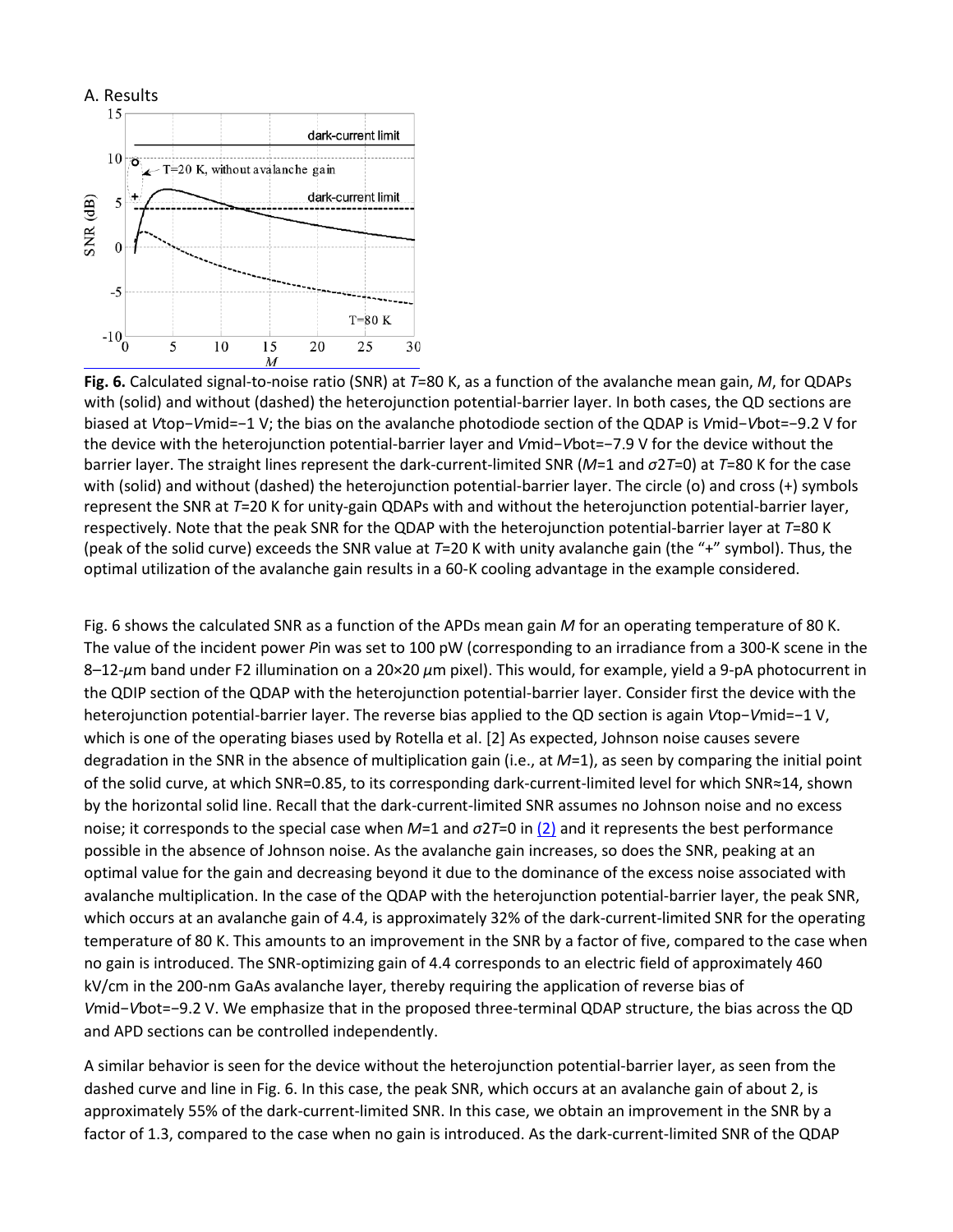with the heterojunction potential-barrier layer is higher than that for a QDAP without the barrier, the gainoptimized SNR is expected to be higher in the device with the heterojunction barrier.

It is also seen from Fig. 6 that the SNR of a device without the heterojunction potential-barrier layer is higher than that for the device with the barrier when *M*=1. This behavior is contrary to that exhibited by the darkcurrent-limited SNR (i.e., in the absence of Johnson noise), and it is due to the combined effects of Johnson noise (which dominates the dark-current noise in our example) and the reduced responsivity in the device with the heterojunction potential-barrier layer. Thus, in the absence of any avalanche gain, the detrimental effect of Johnson noise is more severe on the device with the potential-barrier layer compared to the device that does not have the barrier layer. However, once the multiplication gain increases (i.e., *M*>2), the SNR of the device with the barrier begins to exceed that of the device without the barrier layer. Namely, in the presence of Johnson noise, the avalanche gain works to restore the dark-current-limited SNR advantage of the device with the heterojunction potential-barrier layer.

Finally, the SNR enhancement offered by the avalanche gain can be exploited to relax cooling requirements. A gain-optimized QDAP can be operated at substantially higher temperatures in comparison to a QD detector (or equivalently, compared to a QDAP with *M*=1). For example, for the QDAP with the heterojunction potentialbarrier layer, an SNR of 3.7 can be achieved at *T*=20 K and *M*=1 (see Fig. 6). At *T*=80 K, on the other hand, the peak SNR, i.e., when *M*=4.4, is over 4.4. In other words, for the Johnson-noise level considered (in this example the standard deviation, *σT*, of the Johnson noise is approximately four times greater than the dark current), the avalanche gain can be used to relax the operating temperature by over 60 K.

### SECTION IV. Conclusion

We proposed a novel device, called the QDAP, which combines an intersubband quantum-dot detector with an avalanche photodiode to increase the SNR of the photocurrent in the presence of Johnson noise. The QDAP is a three-terminal device for which the biases of the quantum-dot and avalanche-photodiode sections can be controlled independently. This is a desirable feature as it: 1) facilitates optimizing the avalanche gain to maximize the SNR when operated in a linear mode while maximizing the quantum-dot responsivity and 2) permits operating the device in Geiger-mode by increasing the reverse-bias of the APD section beyond avalanche breakdown. The QDAP can either achieve a higher sensitivity at the same temperature or have a comparable performance at higher operational temperatures. For example, when the standard deviation *σT* of the Johnson noiseis four times the dark current, our predictions show that the SNR enhancement offered by the multiplication gain results in relaxing the cooling requirement from 20 to 80 K. Additionally, by using a thin (<100 nm) avalanche multiplication layers in the APD section of the device, the operating-voltage requirements of the QDAP can be additionally reduced [7]. We believe that the value of the voltage applied to the bottom contact could be reduced to ∼3−5 V in thinner multiplication layers, thereby making the device compatible with standard readout circuits.

## References

**1.** A. Rogalski, "Infrared detectors: Status and trends", *Progr. Quantum Electron.*, vol. 27, pp. 59-210, 2003.

- **2.** P. Rotella, S. Raghavan, A. Stintz, B. Fuchs, S. Krishna, C. Morath, D. Le, S. W. Kennerly, "Normal incidence InAs/InGaAs dot-in-well detectors with current blocking AlGaAs layer", *J. Cryst. Growth*, vol. 251, pp. 787-793, Apr. 2003.
- **3.** O. Kwon, M. M. Hayat, S. Wang, J. C. Campbell, A. L. Holmes, B. E. A. Saleh, M. C. Teich, " Optimal excess-noise reduction in thin heterojunction \\${hbox {Al}}\_{0.6}{hbox {Ga}}\_{0.4}{hbox {As}}\\$ -GaAs avalanche photodiodes ", *IEEE J. Quantum Electron.*, vol. 39, no. 10, pp. 1287-1296, Oct. 2003.
- **4.** S. Krishna, S. Raghavan, G. von Winckel, A. Stintz, G. Ariyawansa, S. G. Matsik, A. G. U. Perera, *Appl. Phys. Lett.*, vol. 83, pp. 2745-2747, Oct. 2003.